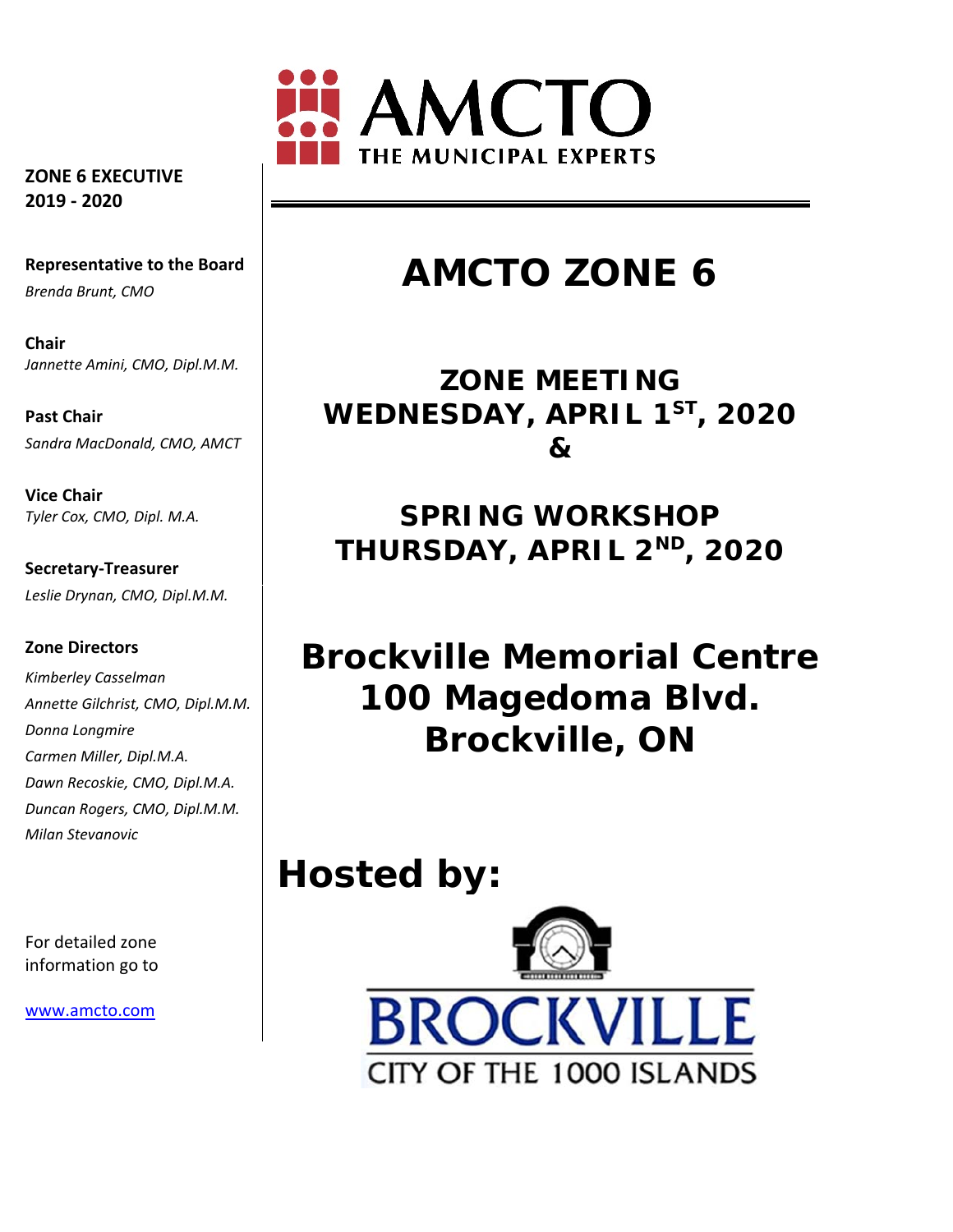### **AMCTO Zone 6 Spring Meeting Wednesday, April 1st, 2020**

| <b>TIME</b>            | <b>PRESENTATION</b>                                                                                                                                                                                      |
|------------------------|----------------------------------------------------------------------------------------------------------------------------------------------------------------------------------------------------------|
| $9:00 -$<br>9:30 AM    | Registration & Continental Breakfast                                                                                                                                                                     |
| $9:30 -$               | Opening Remarks by Chair and Welcoming Remarks by Local                                                                                                                                                  |
| $9:45$ AM              | Elected Official, Zone Business, Elections                                                                                                                                                               |
| $9:45 -$<br>10:30 AM   | <b>AMCTO Update</b><br><b>Dean Sauriol, President</b><br><b>Rick Johal, Director, Member &amp; Sector Relations</b>                                                                                      |
| $10:30 -$              | <b>MMAH Update</b>                                                                                                                                                                                       |
| 10:45 AM               | <b>Peter Sizov, MMAH Municipal Advisor</b>                                                                                                                                                               |
| $10:45 -$              | <b>BREAK</b>                                                                                                                                                                                             |
| 11:00 AM               | Sponsored by Real Tax Recovery Specialists                                                                                                                                                               |
| $11:00 -$              | Commissioner of Oaths - Dos & Don't                                                                                                                                                                      |
| 11:45 AM               | David Munday, Cunningham Swan                                                                                                                                                                            |
| $11:45 -$              | Update on Federal Gas Tax Fund & Reporting Feedback                                                                                                                                                      |
| 12:30 PM               | Jordan Scantlebury, Program Analyst, AMO                                                                                                                                                                 |
| $12:30 -$<br>$1:15$ PM | <b>LUNCH &amp; NETWORKING</b>                                                                                                                                                                            |
| $1:15 -$<br>2:00 PM    | Overview of Changes to the Ontario Building Code<br>Ontario Building Officials Association (OBOA)<br><b>Shawn Merriman</b><br>Manager of Building & By-Law, Town of Prescott<br><b>OBOA Board Member</b> |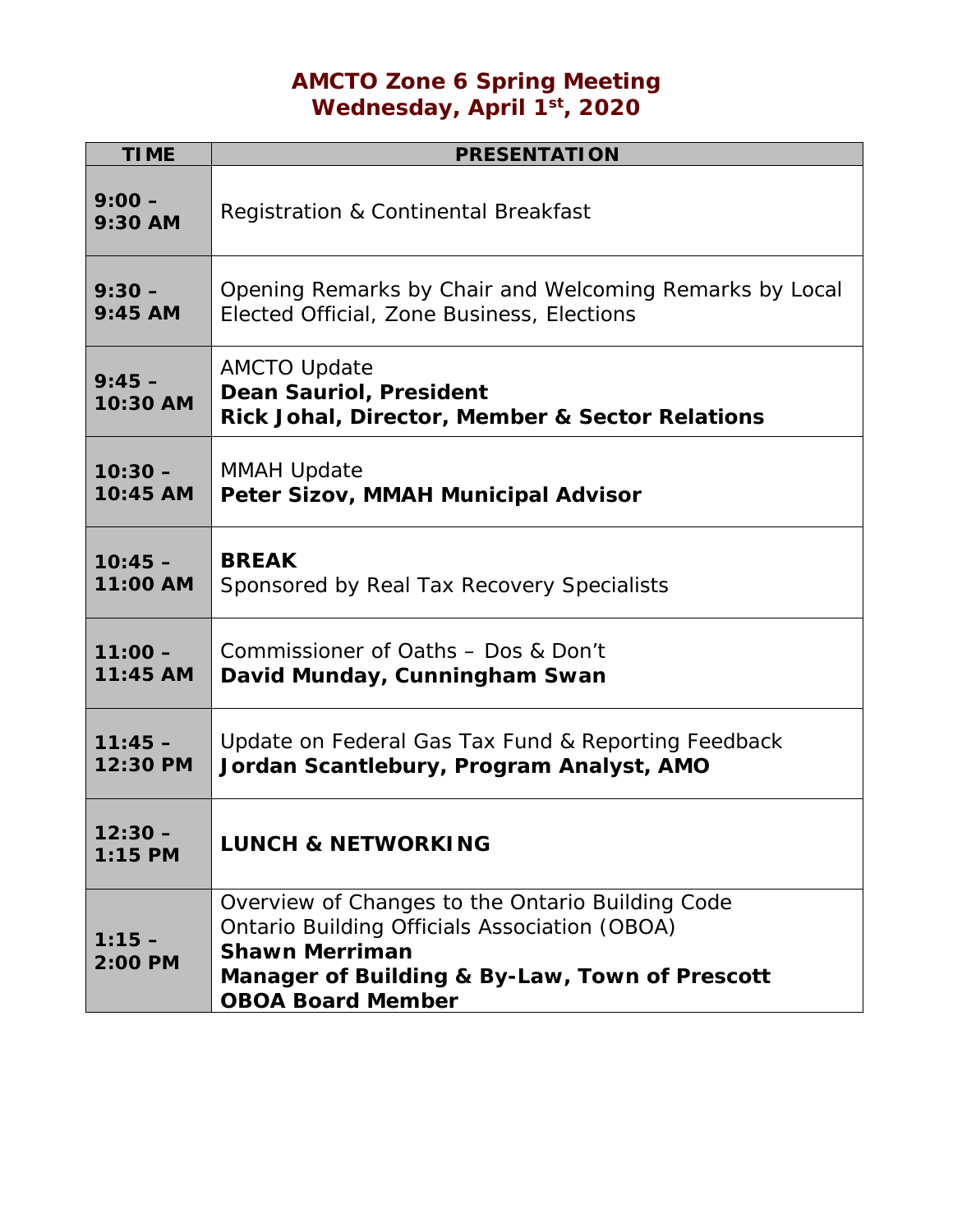

### **Freedom of Information/Privacy on Demand**

#### Workshop Description :

This workshop is designed to be tailored to address your organization's burning FOIP questions and may include issues like:

- Processing an MFIPPA request
- Responding to a privacy breach
- Building a privacy program

The structure of the workshop will allow for group work and scenario-based training, focusing on the FOIP areas that pose the greatest concerns to your organization.

#### What You Will Learn:

- Strategies to mitigate risks associated with FOIP issues
- Practical solutions for FOIP problems
- Building support and understanding of FOIP in your organization

#### Why Attend:

- Gain a better understanding of responding to FOIP concerns through practical solutions
- Gain a better understanding of broader FOIP risks and solutions

#### Who Should Attend:

- CAOs, Clerks and Deputy Clerks
- Anyone with responsibilities under MFIPPA
- Privacy Officers
- Directors, Managers, Supervisors

#### About the Instructor:

Else Khoury is the Founder and Privacy Consultant with Seshat Information Consulting. She has a Masters of Information Studies from the University of Toronto, an Information Access and Privacy Protection certificate from the University of Alberta, and a Master in Electronic Records Management from AIIM International. Else is an Instructor with the School of Continuing Studies at the University of Toronto. She leads workshops on Access, Privacy and Records Management with AMCTO, and has a regular column in Municipal World magazine. She has worked in the field of Access/Privacy and Records Management since 2000 and in municipal government since 2004.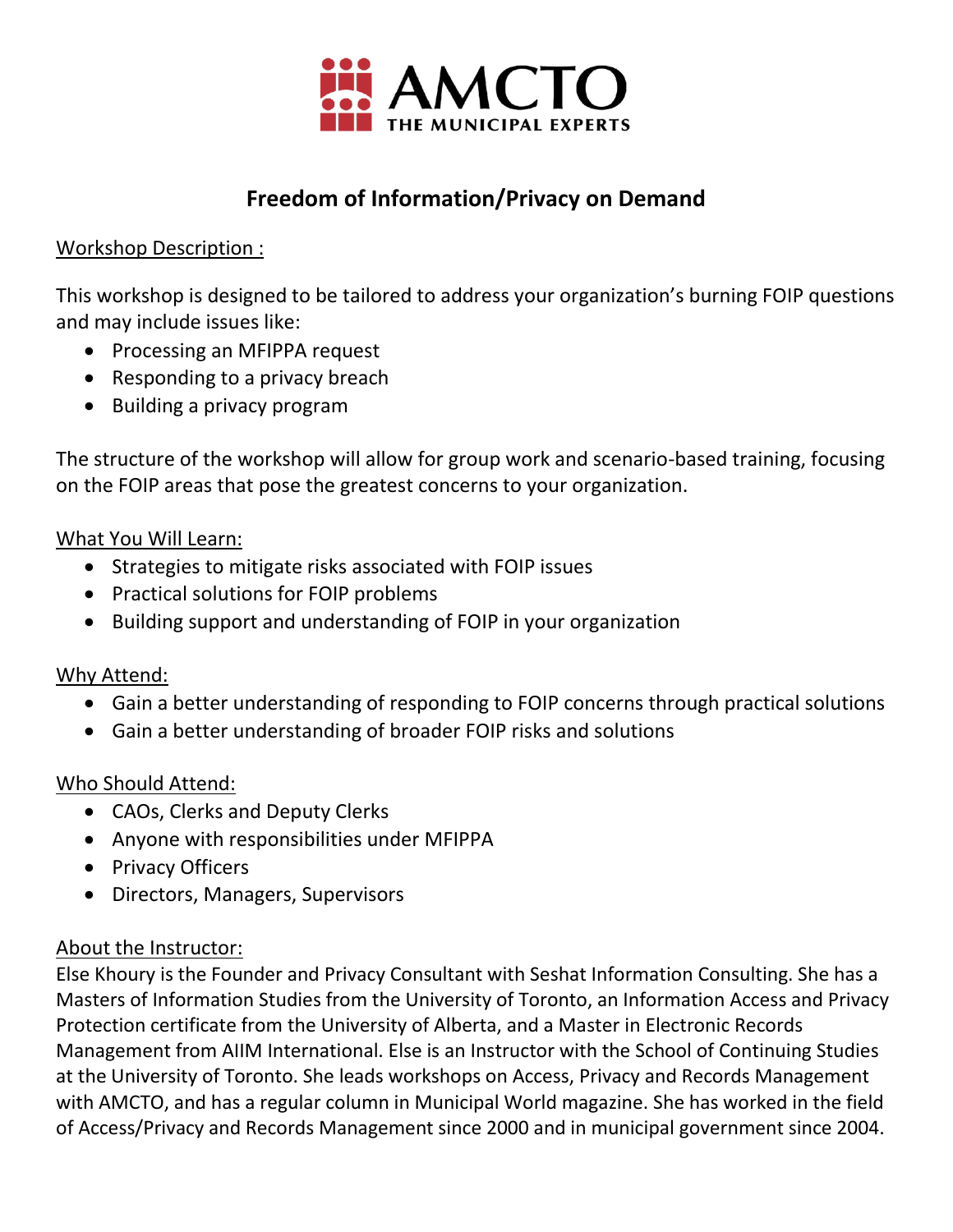

**Zone 6 Spring Meeting**: April 1, 2020 **Time:** 9:00 am – 2:00 pm

**AMCTO Workshop:** April 2, 2020 'Freedom of Information / Privacy on Demand' **Time:** 8:30 am – 4:00 pm

**Location:** Brockville Memorial Centre (100 Magedoma Blvd., Brockville, ON)

**Accommodations:** Holiday Inn Express & Suites Brockville (1-877-660-8550)

| Municipality: 1997                                                                                                                                                                                                             | Position:________________________________ |
|--------------------------------------------------------------------------------------------------------------------------------------------------------------------------------------------------------------------------------|-------------------------------------------|
| Email: Email: All and the state of the state of the state of the state of the state of the state of the state of the state of the state of the state of the state of the state of the state of the state of the state of the s |                                           |
| Phone:                                                                                                                                                                                                                         |                                           |

#### **MEETING/WORKSHOP OPTIONS:**

| <b>DE OZONE 6 MEETING FEE: No Charge</b>                             |  |  |  |
|----------------------------------------------------------------------|--|--|--|
| <b>DE PAMCTO WORKSHOP Freedom of Information / Privacy on Demand</b> |  |  |  |
| <b>REGISTRATION FEE (Zone 6 Members) - \$150.00</b>                  |  |  |  |
| (reduced registration fee based on subsidization by zone)            |  |  |  |
| <b>REGISTRATION FEE (Non-Zone Member) - \$255.00</b>                 |  |  |  |
|                                                                      |  |  |  |

#### **TOTAL AMOUNT SUBMITTED**: \$\_\_\_\_\_\_\_

Any Dietary Restrictions: \_\_\_\_\_\_\_\_\_\_\_\_\_\_\_\_\_\_\_\_\_\_\_\_\_\_\_\_\_\_\_\_\_\_\_\_\_\_\_\_\_\_\_\_\_\_\_

**Notes:** Please email or fax registration form ASAP in order to determine numbers. Credit cards not accepted. EFT payments accepted.

Please make cheques payable to "Zone 6" and mail along with your registration form to:

| c/o Leslie Drynan       |     |                                |
|-------------------------|-----|--------------------------------|
| <b>Clerk/Deputy CAO</b> |     | Phone 613-267-4200 ext. 1502   |
| <b>Lanark County</b>    | Fax | 613-267-2964                   |
| 99 Christie Lake Road   |     | E-mail Idrynan@lanarkcounty.ca |
| Perth, ON K7H 3C        |     |                                |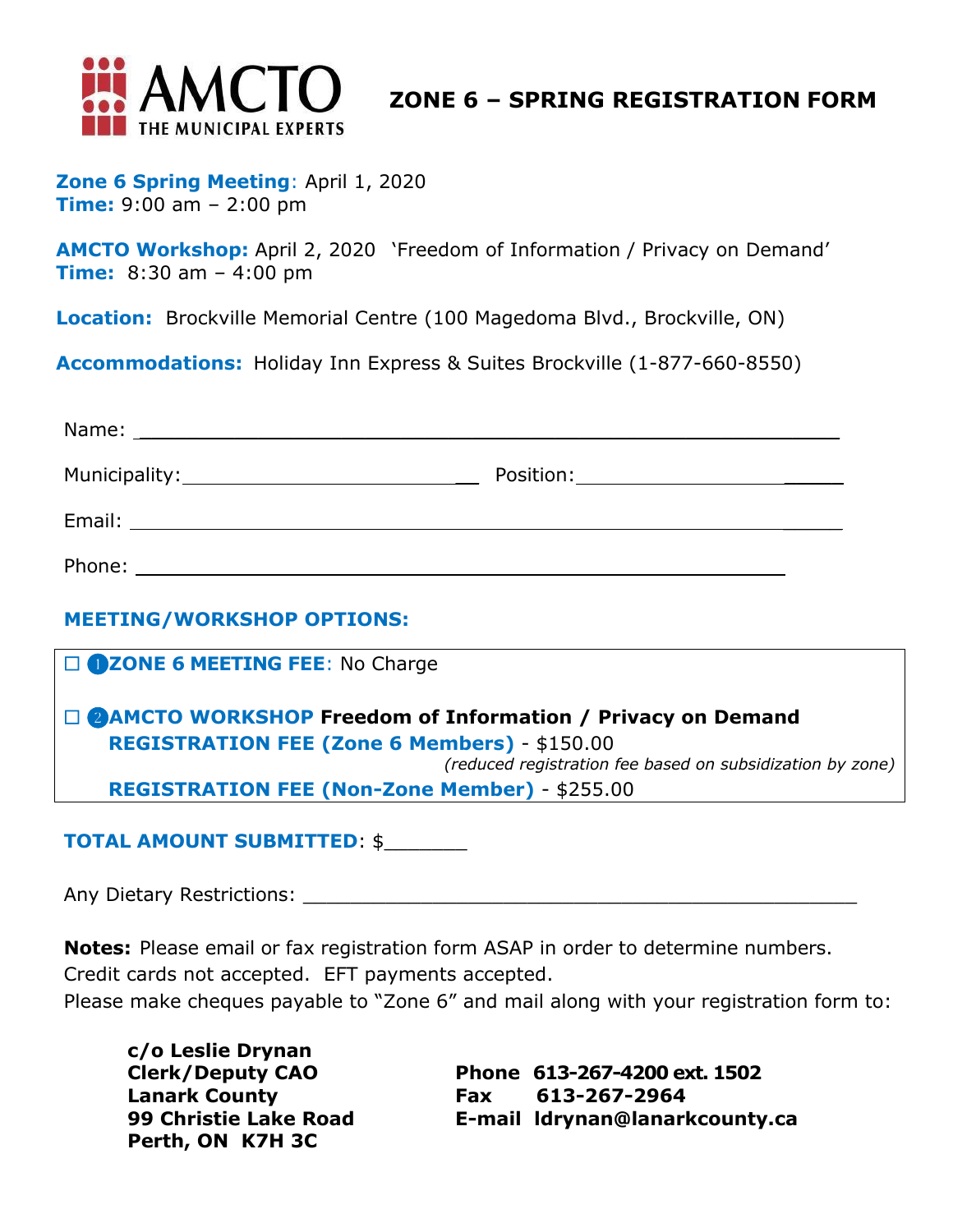

#### **March, 2020**

Each year at our Spring Meeting, Zone 6 holds an Election of Officers for our Executive. Each position on the Zone Executive is for a one year term and the position of Zone 6 Representative to the Board of Directors is a two year term, now processed through the AMCTO at large nomination. The Zone Executive usually meets 4 - 5 times per year.

I encourage you to consider letting your name stand for one of the Executive positions.

I have attached a Nomination Form and the Terms of Reference for AMCTO Zones and Zone Executives.

Nominations should be forwarded to: Sandi MacDonald, Past Chair no later than Friday, March 27<sup>th</sup>, 2020. Email: smacdonald@brockville.com

Feel free to contact me if you have any questions.

Regards,

Whinpon.

Leslie Drynan, Secretary-Treasurer AMCTO Zone 6